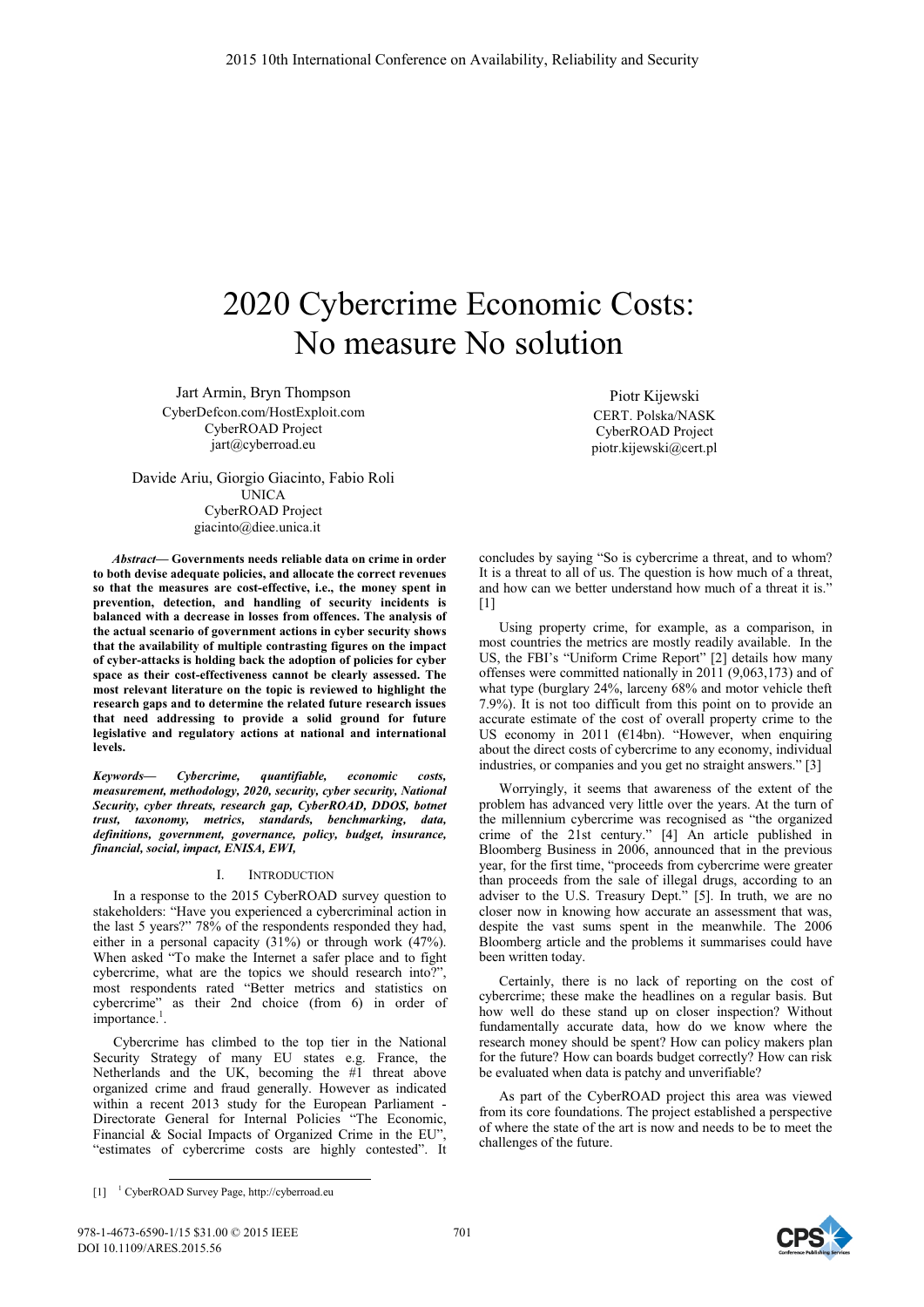# II. CYBERROAD PROJECT

## *A. Overview*

The aim of the CyberROAD project is to develop a cybercrime and cyber-terrorism research roadmap. Using the knowledge gained in their own areas of expertise, partners from academia, industry, computer security, and legal enforcement agencies, will provide a thorough picture of the current scenario. Through the depiction of future scenarios the most relevant research gaps will be identified and set against the findings from survey-based analyses of stakeholders needs. These will be mapped out to execute a wide-ranging and comprehensive roadmap of the research areas that are needed in order to face forthcoming threats leading up to 2020.

## *B. The Basics*

To review the current economic state-of-the-art an analysis was made of some of the readily accessible data that is fundamental to a study on cybercrime metrics. A variety of sources provided a surprisingly large amount of information. Taken at face value these yield a set of straightforward figures on some of the most contentious issues in cybercrime. In summary:

*1) Costs of Cybercrime* 

\* The annual cost to the global economy from cybercrime is more than  $\epsilon$ 300 billion Euros [6]

\* Cost of cybercrime for the EU 0.4% of its  $GDP^2 = 613$ billion / annum [7]

Sample EU countries estimates for the cost of cybercrime<sup>3</sup>:

- \* Poland:  $\epsilon$  377 million /annum<br>\* Germany:  $\epsilon$  2.6 billion /annum
- \* Germany:  $\epsilon$  2.6 billion /annum<br>\* UK:  $\epsilon$  2 billion /annum
- $\epsilon$  2 billion /annum

\* Cybercriminal revenues (estimate of the cybercrime market itself)  $\epsilon$ 15 billion / annum<sup>4</sup> [8]

\* Market for security products and services  $\epsilon$ 50 billion / annum [9]

- *2) Examples of Cybercrime Metrics*
- \* 3 Billion Users of the Internet (~39% world population) [10]
- \* Over 200 billion emails processed / day [11]
- \* 917.9 million Websites (variable) 39 million / month added (4%) [10]

\* IP addresses - IPv4 = 4,294,967,296 (2;<sup>32</sup>) - IPv6 = 128-bits  $(2^{128})$  [12]

- \* 2.3 billion mobile-cellular subscriptions worldwide [13]
- \* 1.4 million Browser user agents bots [14]
- *3) Technical and Quantitiative Metrics of Cybercrime Activity Indicators*
- \* 85% of processed emails are spam [15]
- \* 7% of all URLs malicious [16]
- \* Public Block List count: 1,018,203,532 IP addresses [17]
- \* 350 million+ in total identifiable malware [18]
- \* 1 million+ measurable cyber-attacks (variable) [19]
- \* 330 active Real-time Blackhole Lists (RBL & DNSBL) [20]

 $* \in 7.9$  million is the average annualized cost of data breaches [21]

\* 10.4% net increase cost of data breaches over the past year [21]

- $*$  250,000 500,000 malicious binaries / day [22]
- \* ~280 million malicious binaries collected [22]
- \* 6 / 10 million unique IP's sink holed / day [22]
- \* 900,000 malicious domains / day [22]

\* 500 of 52,000 ASNs worldwide (4%) account for hosting 85% of malicious activity [23]

#### *C Overview of Current Estimates*

The above examples demonstrate that a variety of data types on cybercrime metrics are available. This is a good starting point. The next step involves evaluating which statistics have value and how they can be used to provide a solid scientific foundation for further study. .

A significant amount of groundwork needs to be covered to attain a practicable framework but the increase in trust derived will effect greater value and improved outcomes. For example, it may be simpler to compute a single "cost" figure for a whole sector at any one time, which is how cybercrime figures are often portrayed, but unless this stands up to scrutiny the exercise is a complete waste of time and resources. An effective way of working out how, for example, loss of reputation is "costed" is important as these sums may vary enormously. For instance, a blanket approach may not be accurate enough for budgetary and insurance purposes. The development of a working model is an essential research area if the impact of cybercrime is to be fully understood and appreciated.

#### III. *THE CYBERROAD CYBERCRIME SURVEY*

The CyberROAD project designed a broad-based survey in order to gain an understanding of the impact of cybercrime on stakeholders which could be weighed against current research results. It was decided to follow the Delphi approach consisting of an initial poll followed by 2 further questionnaires where participants of the first round are invited to complete at least one, or possibly two, subsequent polls. Answers from the first survey are used to generate more specific questions in the following rounds. A principal area of the CyberROAD surveys centres on "The cost of cybercrime" in relation to everyday life and business.

# *1) Purpose*

The purpose of the CyberROAD survey is to explore and establish the needs of stakeholders and to find out what they see as the potential threats both now and into the future. As perceived threats may be different from real threats, it is important to try to correlate stakeholders' experiences of cybercrime with the situation as reflected in current reports and analyses. A mismatch between the two can be costly in

 <sup>2</sup> Estimate of average - range is up to 0.9% of GDP - high-income countries incur higher losses

<sup>&</sup>lt;sup>3</sup> Based on share to EU GDP. Figures on GDP are available on the IMF website https://www.imf.org/external/data.htm<br><sup>4</sup> CyberDefcon estimate which if only allowing for inflation & not increase is

revenues.

 <sup>5</sup> http://en.wikipedia.org/wiki/Delphi\_method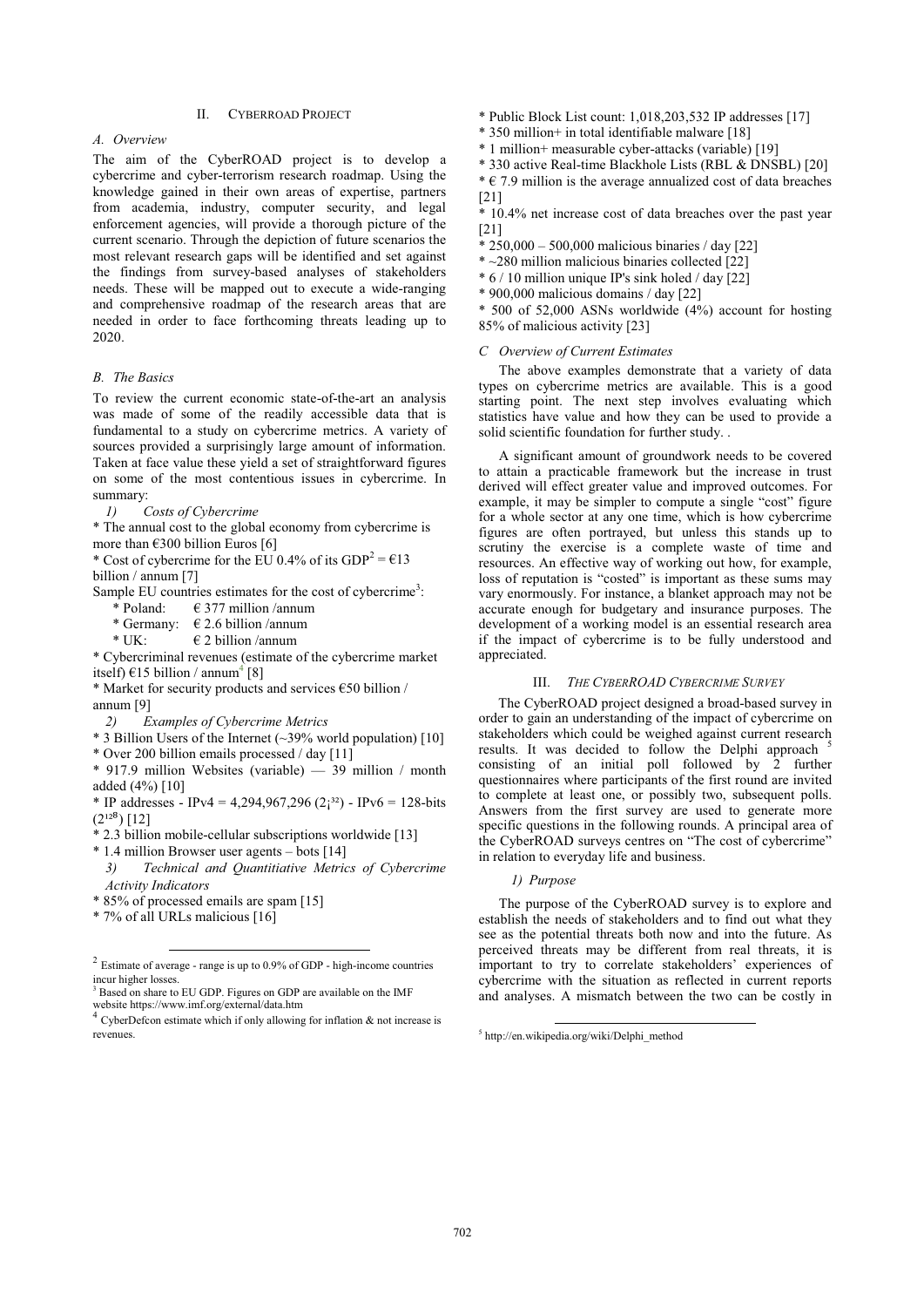terms of money spent on research and to stakeholders' understanding of what should or could be done to alleviate risk, i.e., are the right threats being targeted at present?, Can a blanket approach to security be taken or would a more flexible system be of more benefit?

# *2) Methodology,*

Survey 1 was prepared using specialist online software and designed along the lines of the Delphi method. The questions for this survey were of a generic nature as the intention was for Surveys  $2 \& 3$  to explore resultant themes at a deeper level. To exploit the CyberROAD Cybercrime Survey a number of distribution methods were employed by project partners. These included the project website, a dedicated website, announcements via social media, and prompting by email to interested parties. The surveys were split into two versions: one for English speakers worldwide and the other translated into Polish and aimed at Polish users.

## *3) Macro to micro (world, Europe, Poland case specific)*

For the purposes of the CyberROAD project it was decided that the greatest value would be obtained from a comparative study using participants worldwide but with a bias towards European citizens. Using the Delphi method for the surveys made it possible to drawdown in orderto probe further using selective criteria, if required. For a European project, it made sense to compare the region with others at a macro level i.e., world, and also at a micro level i.e., a specific country: Poland. Poland was selected because it is one of the larger EU countries and is also represented by a national CERT team (CERT Polska) in the CyberROAD consortium. The participation of a national CERT allowed for easier access to various statistics on the threats affecting Poland and good potential outreach to other entities in the country as well as the general public which is especially important when disseminating surveys.

### 4) *Initial findings*

Cybercrime was seen by survey respondents as a problem rooted primarily in economic interests and in technology.

One of the findings of the survey was that most respondents consider "better education of users of the Internet" as the single most important topic that should be researched in order to make the Internet a safer place (75% of respondents). "Improved technology for our networks and operating systems" scored the next highest in the very important category (only 58% viewed this as very important), while "better laws and regulations" were viewed as very important by only 40%. Most respondents, however, rated "Better metrics and statistics on cybercrime" as their 2nd choice after selecting their top choice of topic for more research.

Indeed, the above responses seem to correlate with the response to another question, concerning training within their organization: 59% of respondents were not trained in cybersecurity issues at all or only if there was a problem (note: we included "don't know" responses in this category as well).

Even though many respondents considered cybercrime to be a concern and many had been victims either personally or as part of their organization (as many as 78%) most respondents declared that the main consequence of the cybercrime action was inconvenience (50% of respondents). Nevertheless, many claimed enormous losses to their country or worldwide economy as a result of cybercrime in general (although the most respondents said they had no idea what the losses where). It is unclear where these numbers are from, but it is worth noting that these were the highest possibilities in the question that they could choose from. Perhaps this seemingly contradictory response (large losses vs the primary loss being inconvenience) is due in part to the term "cybercrime" being often understood in very different ways, as other responses in the survey indicated.

Another very visible problem is the relatively low reporting rate of cybercrime to the Police (44% of cybercrime cases not reported) and/or national CERTs (72% of cybercrime cases not reported). This is followed up by a low successful prosecution rate: only 8% of the cases were successfully prosecuted.

Information sharing in general was found to be a problem (only 43% respondents said they or their organization shared information on cyber-attacks) - an issue that also hinders effective measurement of cybercrime.

The responses to the Polish survey (the same survey but translated into Polish) were in many aspects similar, but in general tended to show slightly worse results in regard to user awareness and experiences with cybercrime. In part, this is possibly because the responder base was nearly the opposite of the English speaking one (consumer group vs a more specialist group). A comparison of Poland vs world statistics will be the subject of further research.

Overall, however, the initial findings appear to confirm that there is a tangible need for better definitions, metrics and statistics for cybercrime together with more training. Initial analyses tends to support the view that current definitions on cybercrime are confusing to stakeholders whose experiences do not align with the information readily available. This mismatch of messages is a stumbling block in cybercrime prevention which could be alleviated with better quantification. This area requires further investigation.

## IV. REVIEW OF THE STATE-OF-THE-ART OF THE METRICS AND ECONOMICS OF CYBERCRIME

Within the last 5 years (2011 to Jan 2015) there are 3,920 web searchable scholarly articles, papers and books relating to the "economics or costs of cybercrime"<sup>6</sup> . Added to this is the wide spectrum of commercial sources collecting, collating and disseminating related information and data, some of which is not publically accessible.

An in-depth comparative study of all relevant reports is outside the remit of the CyberROAD project and instead a sample of typical studies and reports were reviewed.

 $<sup>6</sup>$  Google search on 13.02.15</sup>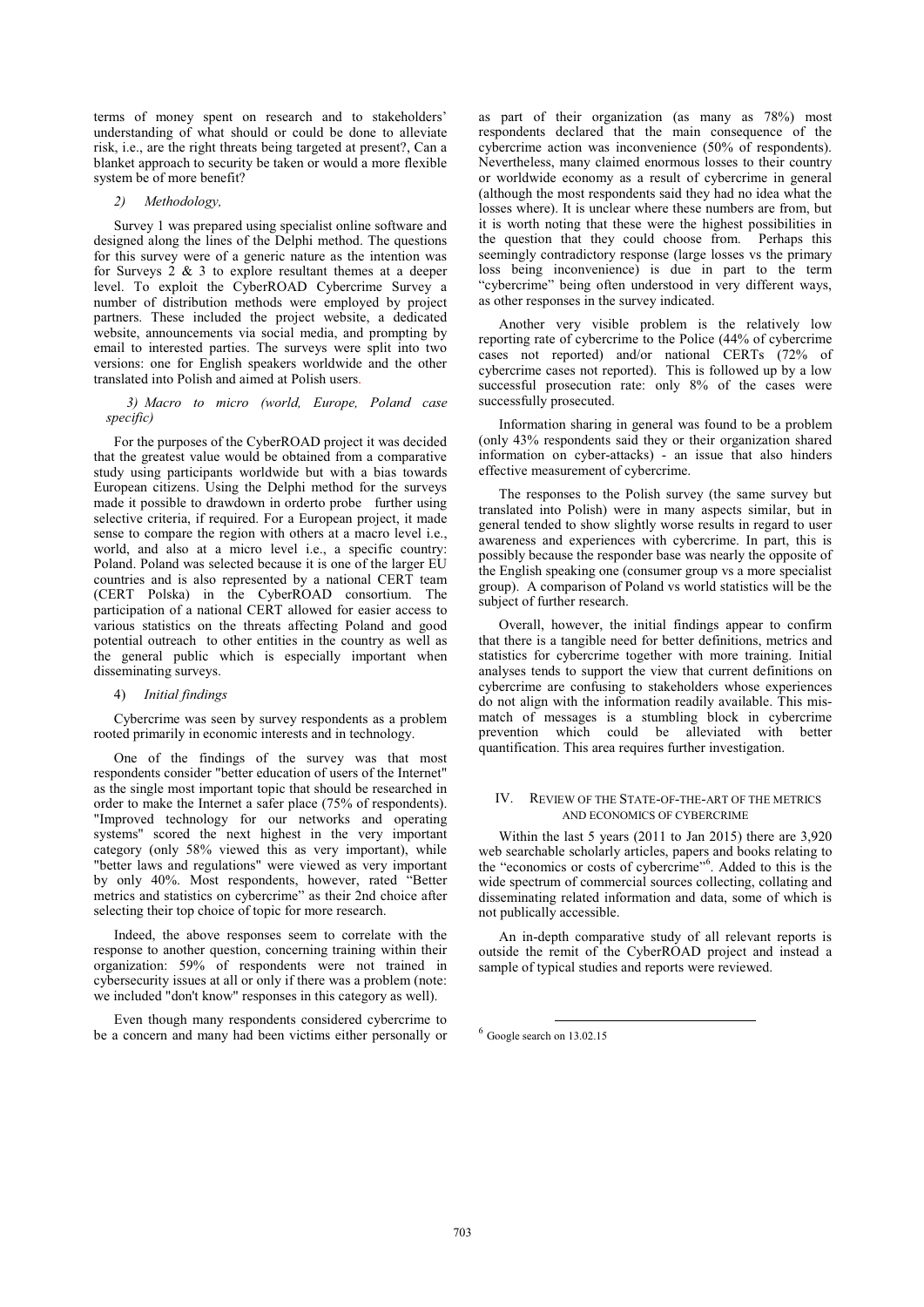Five major studies on the theme of the "cost of cybercrime" were selected as representative of their genre, together with one quantitative study with a focus on a specific attack type, and one study that specifically tackles the issue of the cost of privacy, the related cost of identity theft and data breaches relating to personal data. The studies either present a breakdown on the "cost of cybercrime", offer recommendations and advice on how costing and metrics can be improved or convey specific quantitative data. The studies selected come from academia, consumer groups, technology providers and policy advisors and align to the criteria of the CyberROAD Triad approach.

This short overview reveals commonalities among the studies, if not their methodologies, which point the way to a number of identifiable research gaps. Firstly, the degree to which data is considered as open and publically accessible depends on the viewpoint. The intended motive and aims of the data provider, which may altruistic in nature or commercially interested, is difficult to quantify. It follows that any related data is regarded with suspicion and its validity questioned; whose data can be trusted, how can a "trusted" environment be measured? Methodologies used to collect and collate information can be unique to the entity, unclear or not fully disclosed. Data may be incomplete in the wake of a lack of standard modus operandi, guidelines on best practices or benchmarks for the measurement of data.



Fig 1. CyberROAD Triad of evidence-based practice - to validate all the choices made in cybercrime metrics and threat data

#### *A. Anderson Et Al Study*

Although more than 100 different sources of data on cybercrime were counted in early 2012, the "*first systematic study of the costs of cybercrime*" [24] concludes that available statistics are "insufficient and fragmented" (Anderson et al, p12). The unequivocal message is that a lack of cohesion between different sources clouds the issue, leads to inconsistency of data and engenders mistrust of the numbers. As a consequence policy makers, who depend upon reliable figures, are left with little to go on, while the problem's true

extent is obscured by the absence of easy-to-understand metrics. This report supports the widely held opinion that despite eye-catching headlines suggesting otherwise, it remains the case that few straightforward numbers exist on cybercrime and its true cost politically, economically, socially and morally.

This "**Cost of Cybercrime**" study details a simplified framework for standardizing measurements, arrived at by decomposing an earlier, and much criticized [25], report from Detica [26], where "difficult to assess" categories were used. Anderson et al suggest that "cost to society" can be calculated through the application of "sum of direct losses, indirect losses, and defense costs", to "known data" on cybercrime and supporting infrastructures. The definition of cybercrime needs to have an integral baseline, from which the criteria for measurement is determined, and it is necessary for boundaries between traditional, transitional and modern crimes to remain flexible as society's dependence on cyberspace continues to increase. Using this method, the report claims that "new computer crimes" actually cost only "tens of pence/cents" per person and not the vast sums as reported elsewhere.

Within this study "known data" consists of main types of cybercrime; online payment card fraud, online banking fraud, industrial cyber-espionage and extortion, fake antivirus, etc. Within the "Infrastructure Supporting Cybercrime" grouping "known data" is used on Botnets, Botnet mitigation by consumers, Botnet mitigation by industry, other botnet mitigation costs, and Pay-per-install. These are applied to one of four sections: Cost of genuine cybercrime, Cost of transitional cybercrime, Cost of cybercriminal infrastructure and Cost of traditional crimes becoming cyber, and the category "Criminal revenue" to direct/indirect/defense costs, is added to complete the framework. (See Fig 2)

Anderson et al conclude… "*Previous studies of cybercrime have tended to study quite different things and were often written by organizations (such as vendors, police agencies or music industry lawyers) with an obvious `agenda,*" (Anderson et al, p12)

Questions raised within this report provide several areas for further research, for example, what data can be trusted and from where should it be sourced, what are the determining metrics to be used, the need for benchmarks, why does cybercrime have high indirect costs and low indirect costs, (Anderson et al, p26). Additionally, Anderson et al conclude that less should be spent on *"…anticipation of computer crime (on antivirus, firewalls etc*.)", and more on "… *catching and punishing the perpetrators*" (Anderson et al, p12).

This report sets a good precedent but further research is required in this area as a whole.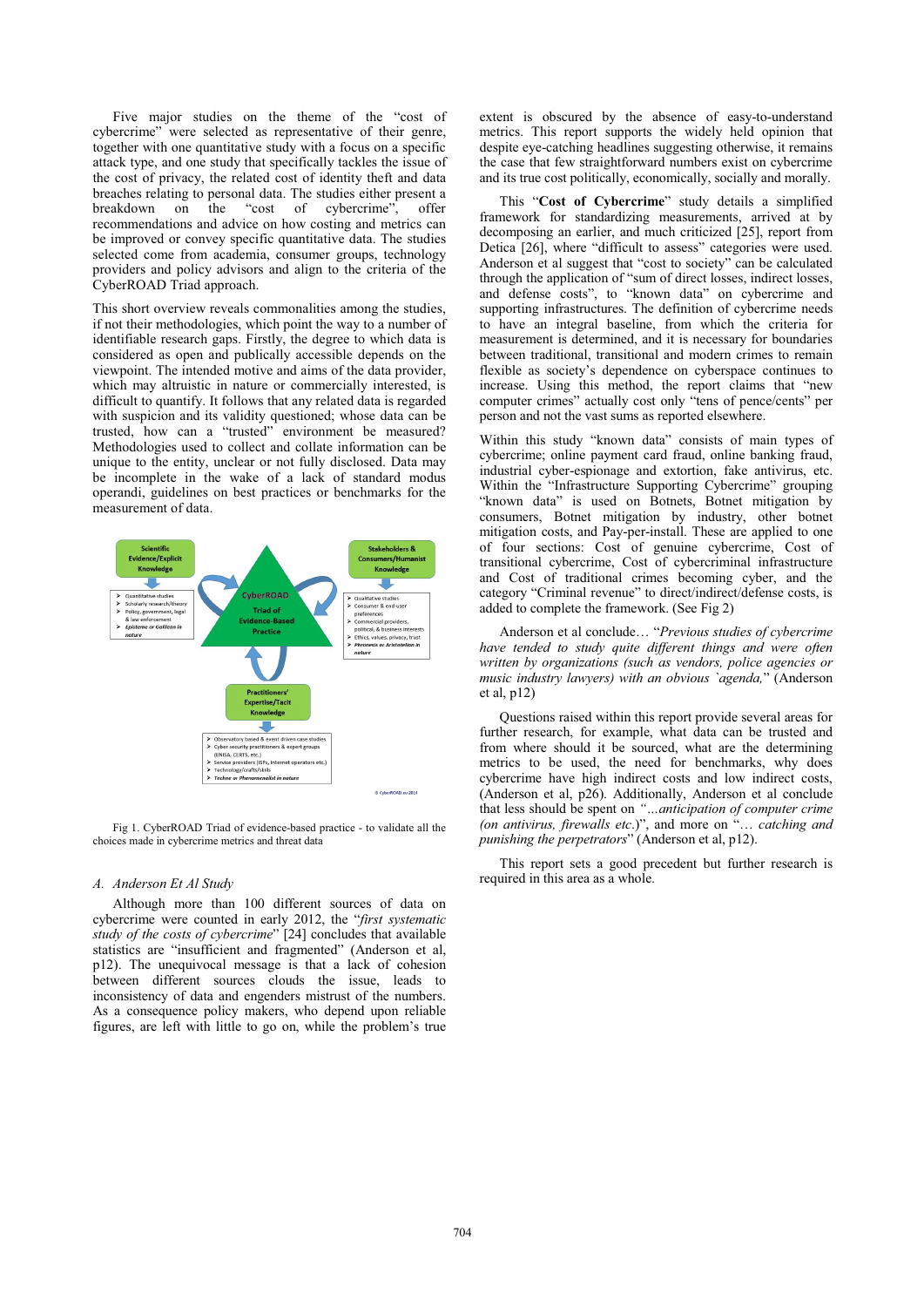| Type of cybercrime                          | uĸ<br>estimate | Global<br>estimate<br>in million US dollars | Reference<br>period | Criminal<br>revenue | <b>Direct</b><br><b>ICSSAS</b> | Indirect<br><b>Insure</b> | Defense<br>cost       |
|---------------------------------------------|----------------|---------------------------------------------|---------------------|---------------------|--------------------------------|---------------------------|-----------------------|
| Cost of genuine cybercrime                  |                |                                             |                     |                     |                                |                           |                       |
| Online banking fraud                        |                |                                             |                     |                     |                                |                           |                       |
| - phishing                                  | 16             | 320                                         | 2007                | $x^2$               | $x^2$                          |                           |                       |
|                                             | $\overline{4}$ | 70                                          | 2010                |                     |                                |                           |                       |
| - malware (consumer)                        |                |                                             |                     | $x^{\downarrow}$    | $x^{\perp}$                    |                           |                       |
| - malware (business)                        | 6              | 300                                         |                     | $x^{\frac{1}{2}}$   | $x^{\downarrow}$               |                           |                       |
| - bank technology countermeasures           | 50             | 1 000                                       | 2010                |                     |                                |                           | $x^2$                 |
| Fake antivirus                              | 5              | 97                                          | 2008-10             | ×                   | $\times$                       |                           |                       |
| Copyright-infringing software               | 1              | 22                                          | 2010                | $\times$            |                                |                           |                       |
| Copyright-infringing music etc.             | $\overline{7}$ | 150                                         | 2011                | $x^{\perp}$         |                                |                           |                       |
| Patent infringing pharma                    | 14             | 288                                         | 2010                | ×                   |                                |                           |                       |
| Stranded traveler scam                      | $\mathbf{1}$   | 10                                          | 2011                | x <sup>i</sup>      |                                |                           |                       |
| Fake escrow scam                            | 10             | 200                                         | 2011                | $x^{\downarrow}$    |                                |                           |                       |
| Advance-fee fraud                           | 50             | 1 0 0 0                                     | 2011                | $x^{\frac{1}{2}}$   |                                |                           |                       |
| Cost of transitional cybercrime             |                |                                             |                     |                     |                                |                           |                       |
| Online payment card fraud                   | 210            | 4 200                                       | 2010                |                     |                                |                           | (x)                   |
| Offline payment card fraud                  |                |                                             |                     |                     |                                |                           |                       |
| - domestic                                  | 106            | 2.100                                       | 2010                |                     |                                |                           | $x^{\downarrow}$      |
| - international                             | 147            | 2940                                        | 2010                |                     |                                |                           | $x^{\downarrow}$      |
| - bank/merchant defense costs               | 120            | 2 400                                       | 2010                |                     |                                |                           | $x^{\downarrow}$      |
| Indirect cost of payment fraud              |                |                                             |                     |                     |                                |                           |                       |
| - loss of confidence (consumes)             | 700            | 10 000                                      | 2010                |                     |                                | $x^7$                     | $\mathbf x$           |
| - loss of confidence (merchants)            | 1 600          | 20 000                                      | 2009                |                     |                                | $x^2$                     | $\boldsymbol{\times}$ |
| PABX fraud                                  | 185            | 4960                                        | 2011                | $\times$            |                                |                           | $x^{\downarrow}$      |
| <b>Cost of cybercriminal infrastructure</b> |                |                                             |                     |                     |                                |                           |                       |
| Expenditure on antivirus                    | 170            | 3400                                        | 2012                |                     |                                | ×                         |                       |
| Cost to industry of patching                | 50             | 1000                                        | 2010                |                     |                                | $x^2$                     |                       |
| ISP clean-up expenditures                   | $\overline{2}$ | 40                                          | 2010                |                     | $\times^7$                     |                           |                       |
| Cost to users of clean-up                   | 500            | 10 000                                      | 2012                |                     | $x^2$                          |                           |                       |
| Defense costs of firms generally            | 500            | 10 000                                      | 2010                |                     |                                | $x^2$                     |                       |
| Expenditures on law enforcement             | 15             | 400                                         | 2010                |                     |                                | $\mathbf{x}$              |                       |
| Cost of traditional crimes becoming 'cyber' |                |                                             |                     |                     |                                |                           |                       |
| Welfare fraud                               | 1900           | 20 000                                      | 2011                | ×                   | (x)                            |                           |                       |
| Tax fraud                                   | 12 000         | 125 000                                     | 2011                | $x^2$               | (x)                            |                           |                       |
| Tax filing fraud                            |                | 5 200                                       | 2010                | ×                   | (x)                            |                           |                       |

Fig 2: Judgement on coverage of cost categories by known estimates [24]

## *B. Ponemon Institute Study.*

Since 2009, The Ponemon Institute has been conducting "The Cost of Cyber Crime Study" [21]. The Ponemon Institute is an independent U.S.-based research group with the aim of informing the private and public sector on how to "…*improve upon their data protection initiatives and enhance their brand and reputation as a trusted enterprise*…" [27] Ponemon Institute research is used by major corporations. U.S. federal and state departments, consumer groups and is widely publicized by a variety of media outlets. This report was sponsored by HP Enterprise Security.

The 2014 Ponemon Institute report is based on the findings from surveys conducted with 257 organizations using a crosssection of industry sectors in 7 countries – U.S.A, U.K., Germany, Australia, Japan, France and the Russian Federation. The research is field-based via interviews with senior-level personnel "...about their organizations" "actual cybercrime incidents..." from large sized entities with more than 1,000 direct connections to the network or its systems (enterprise seats).

The total cost incurred by an organization is analyzed using criteria such as the "costs to detect, recover, investigate and manage the incident response" along with costs that "result in after-the-fact activities and efforts to contain additional costs from business disruption and the loss of customers" but excluding the cost of "expenditures and investments made to sustain an organization's security posture or compliance with standards, policies and regulations".

An initial comparison of the Anderson et al study to the Ponemon Institute report reveals an immediate and common problem within this field of inquiry. For example, both reports use valid research techniques but comparison is untenable as different criteria and methodologies are employed in gathering and collating the material. Here are two studies with the same

title but with a diverse approach to the research matter. It is, therefore, unsurprising that the results are disparate.

The research gap uncovered here points to the use of "difficult to assess" categories, a criticism levelled against the Detica study in Anderson et al's report, but could equally apply to a number of recent studies. Further research is needed to ascertain how much trust can be placed in figures that are hard to substantiate.

## *C. McAfee Annual Cybercrime Reports*

The McAfee report of June 2014 "**Net Losses: Estimating the Global Cost of Cybercrime**" [7] reviews the accuracy of its own evaluation early on under the section header "Estimating global loss from incomplete data" (p4), "International agreement on a standard definition of cybercrime would improve the ability to collect consistent data." Despite this data accuracy warning, McAfee appraises that the inclusion of certain additional indirect costs, such as reputational damage, show the "…full effect of cybercrime on the global economy."

Sources for this report range from "the German Office for the Protection of the Constitution, the Netherlands Organization for Applied Scientific Research (TNO), China's Peoples Public Security University, the European Commission, the Australian Institute of Criminology Research, Malaysia's Chief Technical Officer, and estimates by government agencies in other countries and consulting and cybersecurity companies around the world".

McAfee aggregates data from sources within 51 countries "…who account for 80% of global income," and uses what is "publically available" from resources on IP theft, fraud, or recovery costs with additional field-based data from public servants and subject specialists. Adjustments are applied to account for regional differences and to arrive at an estimated global cost. The results for individual countries are available as separate reports.

The lack of effort made by most countries in collecting data on cybercrime losses, along with widespread inconsistencies and poor quality of the data that is gathered, is a re-occurring theme in this report. The three example methods used to "extrapolate a global loss figure" highlight this very problem. Method 1 uses the loss by high-income countries to deduce a global total, method 2 totals the amount for all countries where open source data is available, and method 3 "aggregate costs as a share of regional incomes." The report goes on to acknowledge the inadequacies of these methods which, due to the lack of reliable data, could either be an "overestimate" or "underestimate" of the true cost of cybercrime worldwide.

The research gaps presented by the McAfee report point directly to the lack of reliable data. Despite being a multinational company with a global outreach, McAfee is unsure of its own results and deemed it necessary to express its doubts about the ability to collect and collate accurate and reliable data.

A further research gap relates to the role of the corporate entity in this field. Is it possible to assess whether information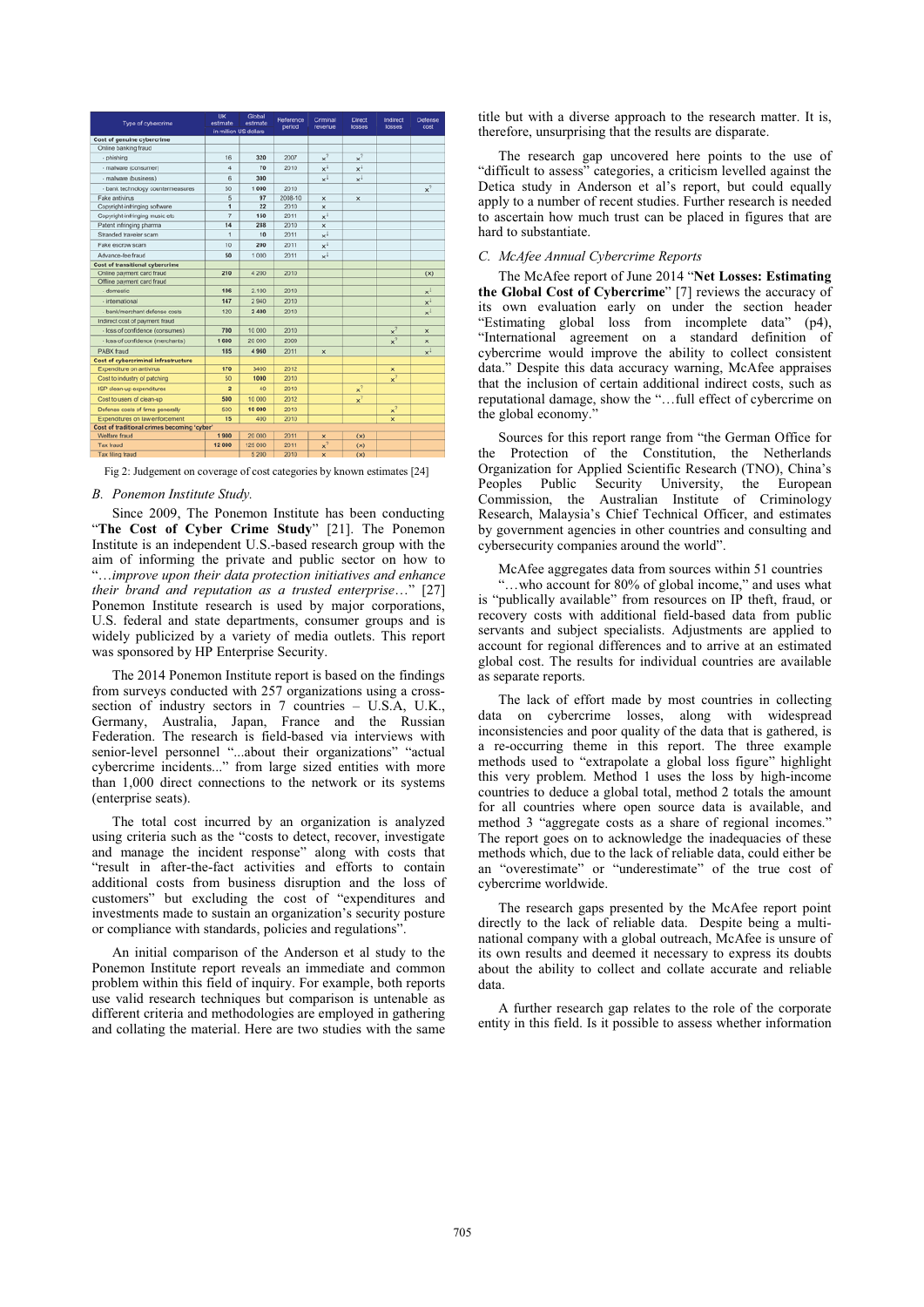delivered from the private sector is always b biased towards its own agenda? Many different types of organizations currently provide critical services and share data to help protect against cyber-attacks. How can these be more effectively used, and trusted, to provide the types of figures that a are missing. What can be done to improve the availability of f data in countries around the world? Who can be trusted to provide this service in other countries? Should this be a role for a new, independent entity?

# *D. East West Institute Study*

One of the few global studies into the need for improved methods of measurement was undertaken in 2013 by the East West Institute (EWI) [28], an international, non-partisan, notfor-profit policy organization that focusses on confronting critical challenges. "**Measuring the Cyber rcrime Problem**" [29] examines how trusted metrics and performance benchmarks can be established, and a trusted centralized data collection entity created, both research gaps previously identified in this review. The EWI study "presents a bold solution to this problem that involves private sector leadership aimed at promoting trust and cooperation". The report concludes with three recommendations and calls for "…volunteers from all sectors—ICT, energy, financial services, transportation, retail, medical and others…" to carry these out.

Existing information sharing entities are benchmarked against "Target Criteria" (Fig.3) based on n three key areas: Governance-Related, Breadth-Related and Information-Related. Results of the "Gap Analysis" are e reported in table format (Fig.4).



Figure 3: EWI Scope of Target Criteria

Commercial entities are excluded on the grounds that, "… they are seen as likely to try to influence market conditions, whether or not this perception is justified." The resulting "Gap Analysis" reveals that not a single entity reached all the Target Criteria, one achieved 5 out of 7, and 5 s scored 4 out of 7, giving justification to EWI's call for the cr eation of a trusted entity for data measurement, as one could not "be found".

#### E. Applying the EWI Gap Analysis in CyberROAD

In Deliverable 2.1 Section 4.4.2 we outlined how CyberROAD would define its roadmap goal s, using normative and explorative means, supported by avail partner CyberDefcon's observatory<sup>7</sup>. The E study shows the critical nature of quantitative data in the measurement of cybercrime costing. To test out the suitability of the observatory tool it was measured a against the "EWI Scope of Target Criteria". The results are detailed in Figure 5. able data such as EastWest Institute

j

|                            | <b>Governance-Related</b> |                               | <b>Breadth-Related</b> |                                   | <b>Information-Related</b>               |                               |                               |  |
|----------------------------|---------------------------|-------------------------------|------------------------|-----------------------------------|------------------------------------------|-------------------------------|-------------------------------|--|
|                            | Sector<br>Leading         | Motivation of<br>Participants | Geographic             | Infrastructures                   | Focus                                    | Type                          | <b>Objectives</b>             |  |
| <b>Solution Space</b>      | private                   | voluntary                     | worldwide              | full spectrum                     | <i>incidents</i>                         | quantitative                  | measurement                   |  |
| <b>BITS</b>                | private                   | voluntary                     | J.S                    | financial services                | knowledge.                               | qualitative                   | collaboration                 |  |
| <b>Breach Notification</b> | public                    | mandated                      | various<br>governments | varies <sup>24</sup>              | <i>incidents</i>                         | quantitative<br>& qualitative | totification                  |  |
| <b>CERTs</b>               | private or<br>public      | voluntary                     | national               | full spectrum                     | <b>timeats</b>                           | qualitative                   | alerts                        |  |
| CPNI                       | public                    | voluntary                     | UK                     | essential services                | advice                                   | qualitative                   | reduce<br>vulnerability       |  |
| <b>FCC CSRIC</b>           | public                    | voluntary                     | US.                    | communications                    | <b>threats</b><br>knowledge              | qualitative                   | artvice                       |  |
| <b>DSCI</b>                | private                   | voluntary                     | India                  | began with IT.<br>now expanding   | surveys                                  | qualitative                   | awareness                     |  |
| EBITT                      | private                   | voluntary                     | worldwide              | full spectrum                     | policy                                   | qualitative                   | promote busi-<br>ness         |  |
| <b>ENISA</b>               | public                    | voluntary                     | EU                     | full spectrum                     | knowledge                                | qualitative                   | prevent prob-<br>lems         |  |
| <b>FIRST</b>               | private                   | voluntary                     | worldwide              | <b>ICT</b>                        | incidents                                | aualitative                   | response<br>coordination      |  |
| <b>FS-ISAC</b>             | private                   | voluntary                     | U.S.                   | financial services                | <b>threats</b>                           | qualitative                   | prepare and<br>respond        |  |
| <b>ICPC</b>                | private                   | voluntary                     | worldwide              | <b>GUCCP</b>                      | knowledge                                | quantitative<br>& qualitative | protection.<br>measurement    |  |
| <b>ISACs</b>               | private                   | voluntary                     | <b>US</b>              | multi-infrastructure.             | knowledge.<br><b>threats</b>             | qualitative                   | awareness                     |  |
| <b>ISC</b>                 | industry <sup>25</sup>    | voluntary                     | China                  | information and<br>communications | knowledge &<br>advice                    | quantitative<br>& qualitative | nolicy                        |  |
| M3AAWG                     | private                   | voluntary                     | worldwide              | information and<br>communications | knowledge                                | qualitative                   | collaboration.<br>improvement |  |
| <b>NRSC</b>                | private                   | voluntary <sup>27</sup>       | US.                    | communications                    | network<br>outages                       | quantitative<br>& qualitative | measurement.<br>improvement   |  |
| <b>NSIE</b>                | public                    | voluntary                     | US.                    | communications.                   | national<br>security<br>threats          | qualitative                   | <i>protection</i>             |  |
| Ouest Forum                | private                   | voluntary                     | worldwide              | communications                    | quality                                  | quantitative<br>& qualitative | morovement                    |  |
| Spamhouse                  | private                   | voluntary                     | worldwide              | unrestricted                      | spam<br>messages                         | quantitative                  | track & fight<br>spann        |  |
| <b>WARPS</b>               | private or<br>public      | voluntary                     | Europe                 | unrestricted                      | threats, in-<br>cidents and<br>solutions | qualitative                   | warn, advice<br>and reporting |  |

Figure 4: EW I Gap Analysis

The "Global Security Map " surpasses the scores of every other entity used in the EWI sample but misses the target on "Focus" when matched to th he criteria determined by the Institute. In the context of CyberROAD the target criteria for "Focus" would more appropriately be "knowledge", as opposed to "incidents", as this measure has more relevance to the needs of this project.. According to the criteria required in the CyberROAD project, applied to the EWI methodology in assessing the suitability of sele ected "candidates", the "Global Security Map" passes the demonstrates two points: 1) methodology in matching a sample set against specific criteria, 2) Modifying the criteria i n "Focus" enables the EWI assessment tool to be applied according to individual requirements. "trust" test. This exercise ) The value of this type of

|                                       | <b>Governance-Related</b> |                               |             | <b>Breadth-Related</b> | <b>Information-Related</b> |      |                          |  |
|---------------------------------------|---------------------------|-------------------------------|-------------|------------------------|----------------------------|------|--------------------------|--|
|                                       | Sector<br>Leading         | Motivation of<br>Participants | Georgraphic | Infrastructures Focus  |                            | Type | Objectives               |  |
| <b>Solution Space</b>                 | private                   | voluntary                     | worldwide   | full spectrum          | <i>incidents</i>           |      | quantitative measurement |  |
| GlobalSecurityMap private             |                           | <i>voluntary</i>              | worldwide   | full spectrum          |                            |      | quantitative measurement |  |
|                                       |                           |                               |             |                        |                            |      |                          |  |
| Attribute Relative to Solutions Space |                           |                               | arget       | Outside                |                            |      |                          |  |

Figure 5: EWI Gap Analysis used to assess the "Global Security Map"

There may be value in widening the sample set to include corporate entities who are willing to be tested against set standards or benchmarked criteria to verify the quality of their data. Further research is needed into how similar tools can be used to assess the suitability of data providers according to need.

 <sup>7</sup> http://globalsecuritymap.com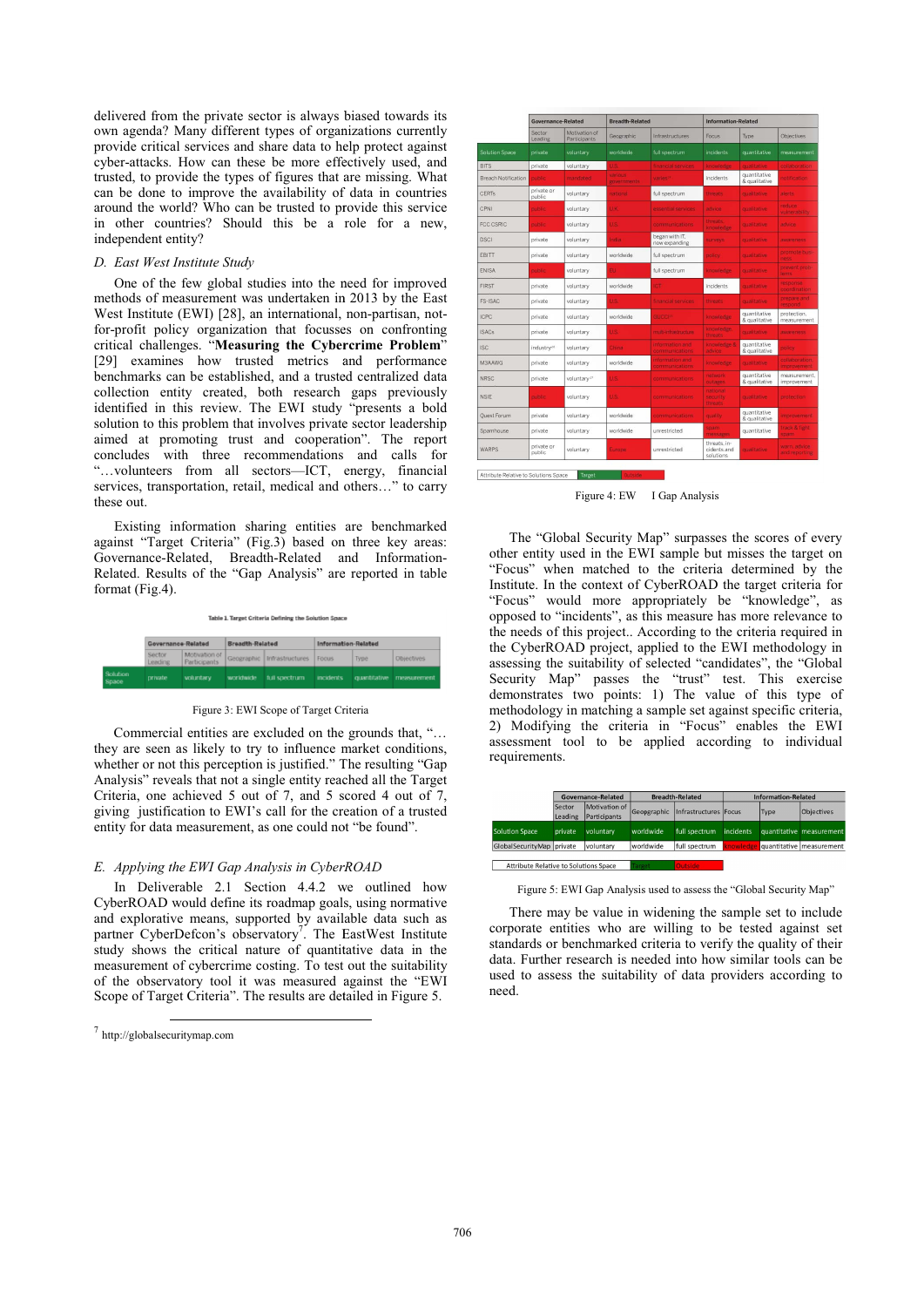# *F. Neustar UK annual DDOS Report 2014*

In May 2014 Neustar published its second annual "UK DDoS Attacks and Impact Report" [30]. Neustar began as an operating unit managing large datasets under Lockheed Martin, a global aerospace, defense, security and advanced technology company. Today, Neustar handles billions of DNS queries and millions of text messages and phone calls. The report is based on findings from Neustar's survey of 331 UK companies across a variety of industries including financial services, technology, retail, government/public sector, health care, energy/utility, telecommunications, e-commerce, Internet services and media.

The scope of the inaugural 2012 survey was further developed with additional questions for the latest report. Each question targets specific information and data builds into a year-on-year profile of DDoS patterns and related changes. Examples questions include: What are the sizes and velocities of DDoS attacks? How long are DDoS attacks lasting?, Are DDoS attacks a bigger or smaller threat to your business versus a year ago?, and, How often were you attacked?

This seems a simple yet effective way of gathering quantifiable information and a good example of how the data can be displayed in an easy-to-understand format.

Even though this report appears to provide a model template for measurement and metrics there are still a number of issues when tested by the EWI method of analysis. Straightaway, it seems that Neustar would not qualify as a "trusted" data provider using the EWI suitability method due to its for-profit status. So, to what extent can this data be trusted? In the absence of benchmarks or standards, this is an unknown entity. Further research is required in this area to establish the criteria for cross-industry best practices and benchmarks.

Private, public and non-profits may each have a role to play in improving measurement and metrics. Used in this way, metrics can point to security vulnerabilities and provide a valuable source for gap analysis research. The Neustar report specifically highlights the vulnerability of the DNS/NTP servers to amplification attacks, when there are server misconfigurations. As a vulnerability, this has been highlighted by several other sources<sup>8</sup>. Any data, no matter what the source, should be viewed as a potential valuable asset, and put to the test. Currently, the problem is not so much "bad data" as a lack of testing of its worthiness.

#### *G. The Economics of Privacy (Acquisti et al. 2015)*

'**The Economics of Privacy**' study (Acquisti et al. 2015) [31] provides an updated survey on the economics of privacy. The main focus is not on the abuse of personal data stored on computers, nor on data breaches, but on the *value* that can be attached to private data.

As soon as people consent to the use of their data for marketing purposes, than the value of the data can be associated to the gain that the user may acquire in terms of discounts or other privileges in their purchasing activities. On the other hand, when personal data is stolen or misused, than the task of assigning a cost based on worth is still an open problem.

This study clearly points out the three factors affecting the value of private data stored and shared over the Internet: individual responsibility, market competition, and government regulation. **Individual responsibility** requires awareness of the benefits and risks that sharing data brings in itself. **Market competition** exists to the extent to which to a value can be attached to this data. Finally, **governments can regulate** this market as it happens in other sectors.

At present, this topic is addressed in different ways in the EU and the US. While EU is steering towards government regulation on the management of private data, the US is drawing a framework that would allow different sectors to self-regulate this market. It turns out that no clear figure currently exists on the value of data breaches when related to individual data.

## V. GAP ANALYSIS

An analysis of a small sample of the many studies available reveals a number of key areas where more research would be of major benefit. Despite the lack of a common methodology where a like-for-like comparison becomes problematic, it is possible to thematically group the exposed research gaps. In this study the groups form into five key areas. The key groups are:

- a) Definitions/Taxonomy
- b) Metrics
- c) Trusted Data
- d) Standards/Benchmarks
- e) Threats/cybercriminal acts

At the centre and common to all groups is the issue of "trust". This develops as the major theme that inter-links the individual parts. Diagrammatically, "trust" is the central pivot upon which everything else relies.

 <sup>8</sup> http://www.pcworld.com/article/2013109/report-open-dnsresolvers-increasingly-abused-to-amplify-ddos-attacks.html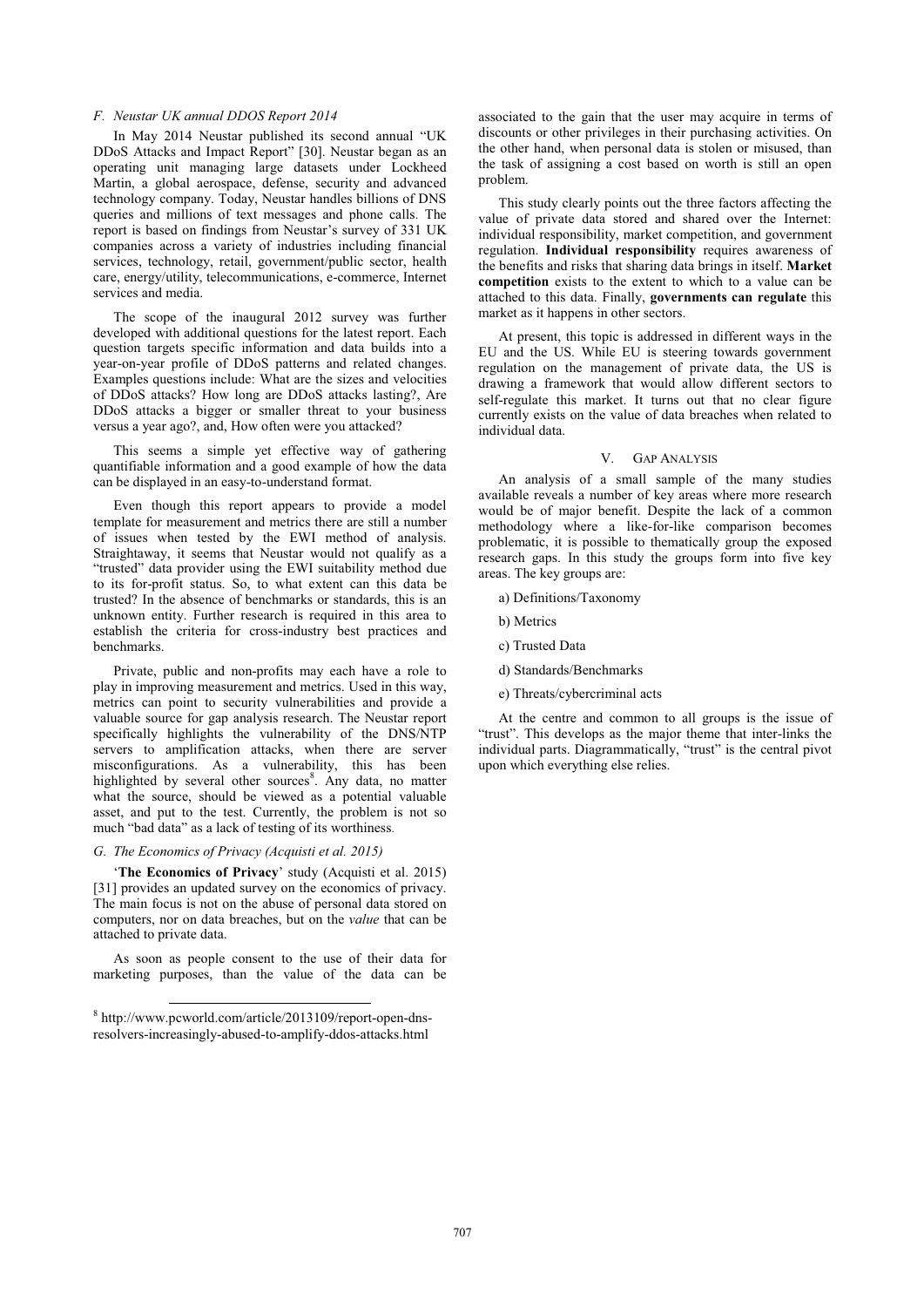

#### Figure 6: The Pivot of Trust

The groups surrounding the "Pivot of Trust" provide a structured foundation for the study of the research gaps in relation to current scenarios. Each group is a worthy standalone subject in its own right. Groups may overlap to a larger or lesser degree and may be disproportionate in terms of the subject range and extent but, in terms of importance to Trust, each is of equal value.

As a scientific discipline, cybercrime is still in its infancy. Value can, therefore, be gained from the evolutionary experiences of other sciences. For example, research without some form of taxonomy would be chaotic in any area.

Accuracy of data is fundamental to other scientific research areas and is dependent upon tried and tested metrics for measurement. In some disciplines unreliable or untrustworthy data could be life threatening. With the advent of the Internet of Things, this could become a critical issue. Measurement is an essential, too, of risk assessment.

The issue of trusted data is emerging as an important topic as a result of this analysis. What trust is and how to quantify this is an element that has significant impact at ground-level involving perceptions as well as real events.

Trust and metrics are interwoven with the field of standards and benchmarks. Standards in industry are a cornerstone to improved safety, reliability and trust. Currently, this is not the case in the cybersecurity industry.

Initially, it would seem that the most importance place for more research would be in additional study of threats but it has emerged that this is only one of several key elements. More funds for study in this area are always welcomed but it is essential to know if the money is being spent on the right type of investigation. To know this with any certainty there has to be a greater understanding of the metrics and measurement of all disciplines.

A number of research gaps have been identified and grouped into themes as depicted in Fig. 6. The interplay of trust with each of these has also been highlighted. These themes will be investigated further during the course of the CyberROAD project. In the following sub-sections the importance of measuring economic costs on the state of cybercrime in 2020 is enumerated from current scenarios and weighed against some of the in findings from the CyberROAD Cybercrime Survey 1.

#### *A. Current scenario*

At present, the vast majority of governments addressed cyber security more within the framework of national defense rather than from the point of view of the protection of individual, social, end economic assets. We believe one of the main reason lies in the lack of clear figures on the real impact of computer incidents that prevents understanding

- The extension of the threat (i.e., number of computers, individual, enterprises, etc. that have been victims of attacks)
- The total loss that was caused by attacks, both in terms of tangible and intangible assets

In such a scenario, it is quite difficult if not impossible, to take decisions on

- The policies to set up in terms of education, training, awareness, as well as in terms of software and system verification and certification
- The money to spend to implement the above policies, are today quite limited as the real impact in terms of saving is not well defined.

In fact, laws and regulations need to be grounded on reliable data, that clearly shows how the money spent in prevention and monitoring actually decrease the likelihood of more serious consequences.

It turns out that the current scenario poses a serious threat as the lack of coordinated and focused actions from the legislative and government bodies paves the way for various forms of criminal activities that, if not properly tracked and recorded, does not provide evidence of the existence of a real threat.

# *B. Future scenario*

A desirable future scenario is one in which governments can rely on solid methodologies to collect reliable figures about the real impact of cybercrime on companies, individuals and the public sector in order to take decisions, and allocate budget that is proportionate to the real threat. In this scenario

- individuals, companies and the like have a high level of awareness on the possible uses of their data by public and private bodies, thus assigning a value to their data
- the market is mature enough so that a value can be assigned to each piece of information
- it is mandatory to disclose cyber-attacks and data breaches to a central authority, associating the costs incurred in terms of lost assets, lost business,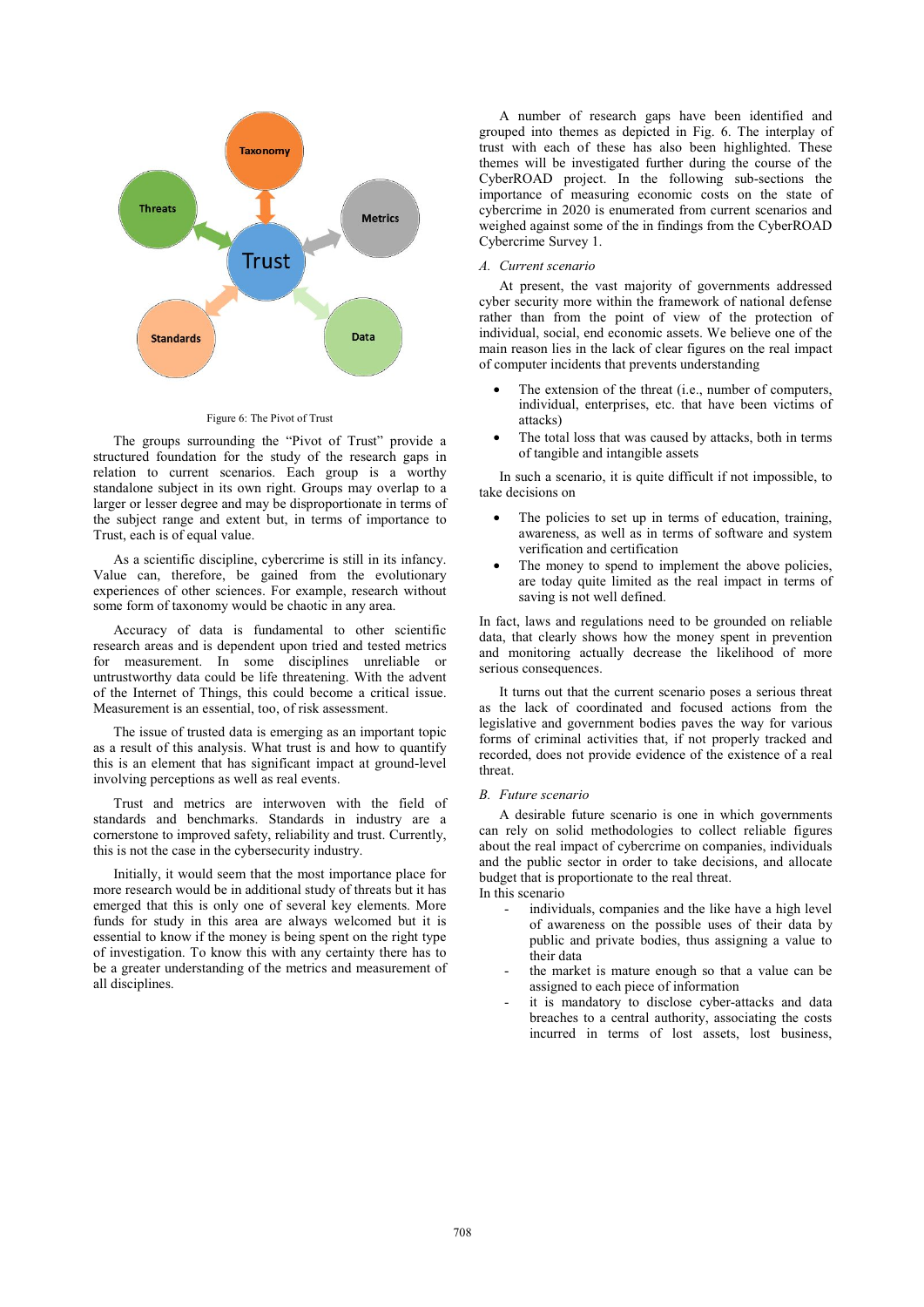repair/refactoring of software, and of business procedures.

the above obligation implies that novel techniques are in place that allow assessing the influence of the attack and data breach

On the basis of past data, and of the actual market values, cost estimates are possible. Consequently, it is possible to devise policies that are cost-effective in containing the vulnerability of software and systems, handling security incidents, and preventing their rapid diffusion.

# *C Question of Trust*

The notion of Trust is central in the security domain, as all the relationships among people, associations, companies, etc. are based on trust. Moreover, when decisions are to be taken on the policies needed to prevent security incidents, reliable information is needed on the probability of the events, on the data that can be targeted by attacks, and on the value of data loss and recovery. Consequently, sound metrics on the number of cybercrime events, their effects, and the damage that actually was caused from incidents is necessary for defence and recovery actions.

# *1) What is "trusted" data?*

Trusted data needs an agreed upon protocol for its acquisition, the measurements to be performed on the data, and the ways to securely store the data to prevent data pollution.

This chain can be enforced by clear national and supra national regulations that must require a uniform way for assessing the value of the assets in terms of data of companies, and the requirement to communicate any incident that has incurred, as well as a method for measuring the reach of the incident.

Incidents must be collected by a central point that ensures the correct processing of all data. This process in the EU is currently carried out by ENISA in an effort to provide for such trusted data. Metrics and protocols of communications still needs to be tailored in order to provide for data that should be not only complete, but also reliable.

## *2) Who can be "trusted" with data?*

The adherence to standardized metrics and protocols allows trusting the party that provides such data. In other words, the protocols for gathering, processing and sending data to the central authority should provide in itself a mean to assess the trust in those data.

# *3) The role of public sector / private sector /government/ governance, in information sharing*

The experience in UK (cyber essentials) and in the USA (NIST CyberSecurity Framework) show that metrics and procedures have to be found by a joint effort of the private sector and the government. While the government acts as the central point for standardization of metrics and procedures that allows the production of official statistics, private companies must help devising the set of mechanism that can be actually implemented and represent the optimal trade-off between the

cost of the solution and the data needed for the final assessment.

# V CONCLUSIONS

Reliable data is a fundamental on which revenues and budgets rely from the top at government level down to board level and individual stakeholders. To understand a problem, to know what is and how to tackle it, is a task that presents greater challenges when size and extent of that problem remains very much shrouded in mystery. The CyberROAD project is working towards a roadmap for cybercrime and cyberterrorism to reveal the research gaps that can help policy makers make more informed decision on where money should be directed to return the best possible outcomes.

Cybercrime as a subject of study is still in its infancy and much can be learned from the evolutionary development of other recently established sciences. To begin, a clear taxonomy is an essential element from which a framework for further study can be developed. Our investigation of current and future scenarios via focused surveys and comparison of the cost of cybercrime reports reveals a number of research gaps that require attention if the scenarios outlined are to be achieved by 2020. Fundamental to the issue is the ability to quantify what we have and where we want to go. Currently, there is a mis-match between the experiences of stakeholders and the information to hand which can be improved with quantification of the issues and a reliable model for costing. Central to this information is the issue of trust, as without it there will be no confidence in the way forward with more time and money being wasted. Indeed, it is not an exaggeration to say that without quantification and measurement there will be no solution to the problem of cybercrime by 2020 or beyond.

- VI. References
- [1] M. Levi, M. Innes, P. Reuter and R. V. Gundur, "The economic, financial & social impacts of organised crime in the European Union," Publication Office of the European Parliament, 2013.
- [2] FBI, "Uniform Crime Reports," 2011. [Online]. Available: http://www.fbi.gov/about-us/cjis/ucr/ucr. [Accessed Oct 2014].
- [3] The Economist, "What's in a number? Estimating the cost of cybercrime," [Online]. Available: http://www.economistinsights.com/technologyinnovation/analysis/measuring-cost-cybercrime/custom. [Accessed March 2015].
- [4] Center for Strategic Studies (CSIS), "Cyber Threats and Information Security," Publisher CSIS Report, 2001.
- [5] P. Horn, "It's Time to Arrest Cyber Crime," *Bloomberg Business,* 2006.
- [6] McAfee & CSIS, "Stopping Cybercrime can positively impact world economies," 6 JUNE 2014. [Online]. Available:
	- http://www.mcafee.com/uk/about/news/2014/q2/2014060 9-01.aspx. [Accessed 13 OCTOBER 2014].
- [7] McAfee and CSIS, "Economic Impact Cybercrime 2," 2014.